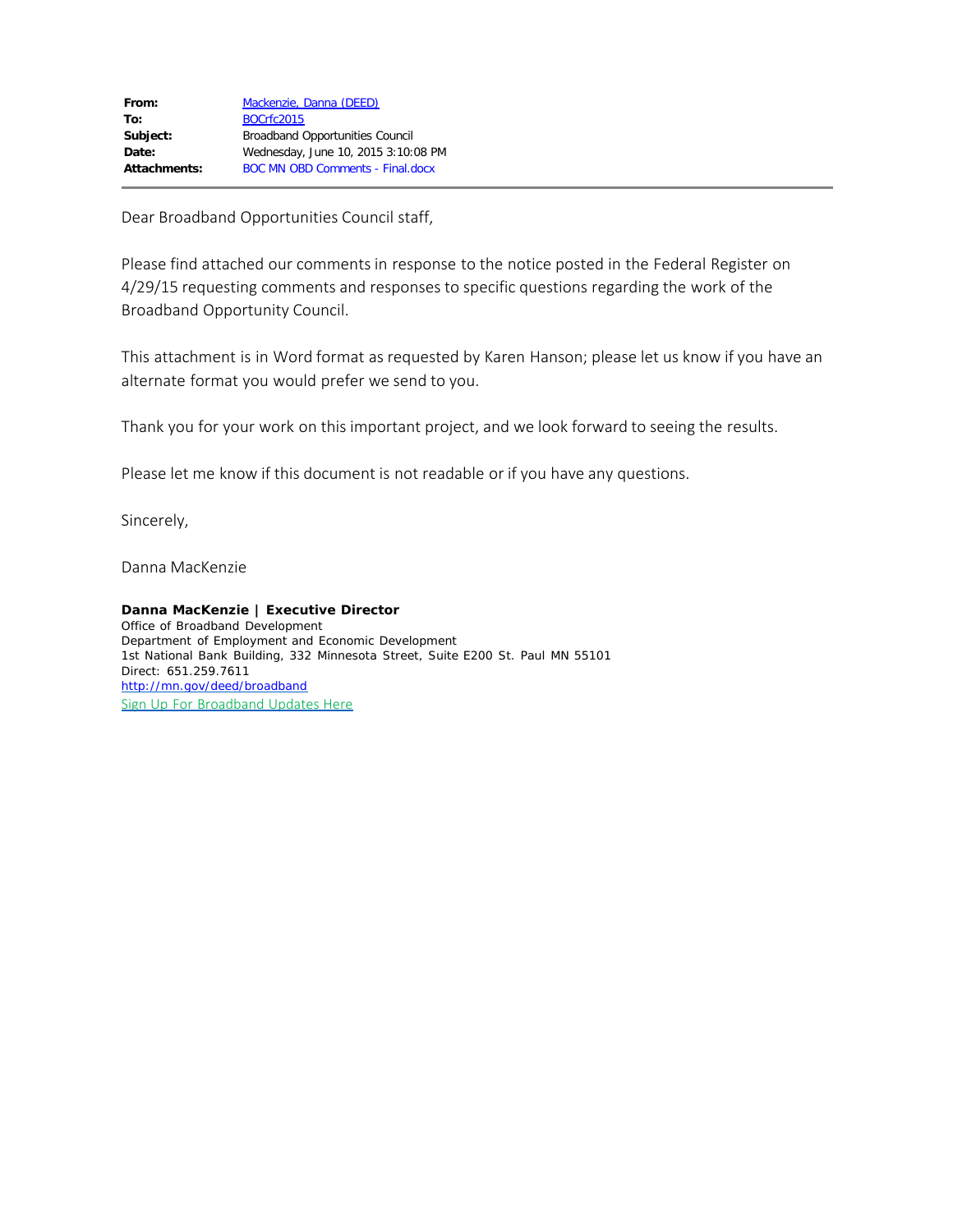innesal

June 10, 2015

Subject: Broadband Opportunity Council

Lawrence E. Strickling Assistant Secretary for Communications and Information U.S. Department of Commerce 1401 Constitution Ave., NW Washington, DC 20230

Lisa Mensah Under Secretary for Rural Development U.S. Department of Agriculture 1400 Independence Ave., SW Washington, DC 20250

Dear Mr. Strickling and Ms. Mensah:

The Office of Broadband Development at the Minnesota Department of Employment and Economic Development (MNOBD) appreciates this opportunity to provide comments to the Broadband Opportunity Council. While created in statute in 2013, the MNOBD staff has deep experience in rural broadband implementation issues, community development and telecommunications regulation. MNOBD also serves as a central clearinghouse for broadband issues in the state, and has engaged in numerous discussions at many levels regarding broadband deployment, adoption and use. The Office oversaw the State Broadband Initiative program in Minnesota and staffs the Governor's Task Force on Broadband and Broadband Subcabinet. In 2014, the MNOBD also implemented a \$20 million broadband infrastructure competitive grant program with 17 grant recipients now in the process of deploying broadband to approximately 6000 unserved or underserved households.

MNOBD will limit its perspective and recommended actions that the federal government can take to promote broadband deployment, adoption and competition to the specific questions where it has the knowledge and expertise to offer such insight. If the BOC has any questions regarding the below comments, please do not hesitate to contact us.

Finally, MNOBD would encourage the BOC to make available online access to all of the comments that have been filed to encourage and enhance the national discussion on ideas for addressing the issues identified in the Federal Register notice.

- A. *Overarching Questions*
	- 1. How can the federal government promote best practices in broadband deployment and adoption? What resources are most useful to communities? What actions would be most helpful to communities seeking to improve broadband availability and use?

#### **Office of Broadband Development**

1st National Bank Building | 332 Minnesota Street | Suite E200 | Saint Paul | Minnesota 55101-1351 651-259-7610 PHONE █ 800-657-3858 TOLL FREE █ 651-296-3900 TTY █ http://mn.gov/deed/broadband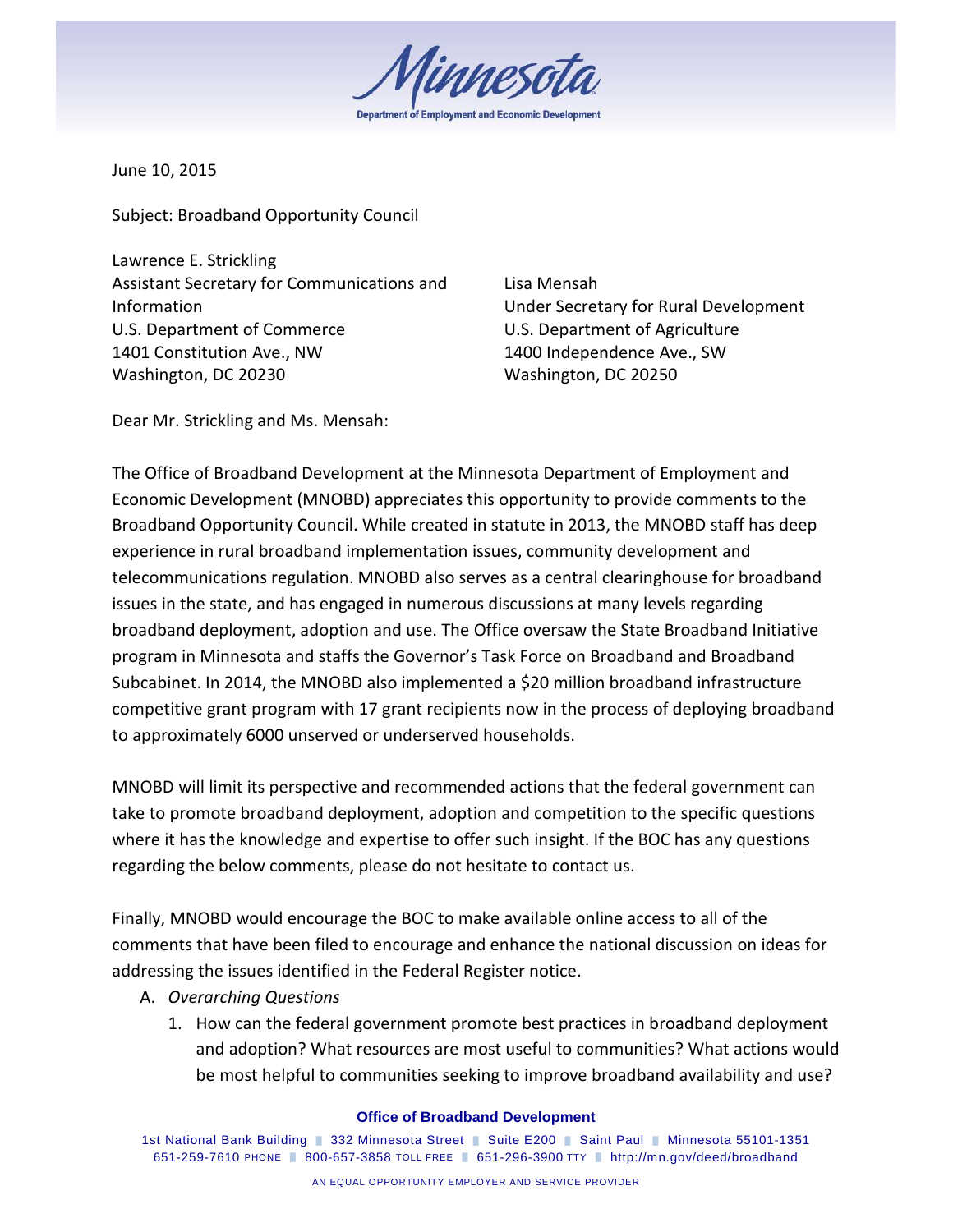**MNOBD Response:** The MNOBD has several suggestions to assist in overcoming the challenges related to the deployment and adoption of broadband that would be helpful to states and communities. A useful tool would be a one-stop website that identifies resources that are available across all federal agencies for broadband deployment and adoption. With one website to link the resources available at the federal level, users, providers and communities would be readily able to identify information and support to assist in their individual situation. Federal programs would also be better able to connect the resources they have available to the population that is most likely to benefit. NTIA, with its expertise on broadband, could be tapped to lead and coordinate the development of this website.

Continuing federal support and maintenance of a national broadband map at a higher granularity than census block level would also be a useful endeavor. If federal agencies truly are interested in assuring that broadband deployment and competition are available to more people and more communities, than there must be a mechanism to measure that availability. What gets measured gets done!

The MNOBD would also recommend that the BOC enable the development of a framework for "It Takes All Hands" approach to closing the gaps in access and adoption. In addition to federal resources, "All Hands" include large and small providers, along with state and local governments. Agencies should be freed or directed to work with states on coordination of strategies and tactical moves. NTIA's BroadbandUSA program, which has already developed expertise on broadband, could be expanded to lead the "All Hands" framework at the federal level. Included within this framework would be a continuation of NTIA's role in creating, collecting and maintaining aggregated on-line best practices resources.

Federal agencies should also confer with states before awarding grants and be open to additional inputs when evaluating investment opportunities. There should be an awareness of state broadband development plans and priorities so that opportunities to leverage each other's investments can be identified.

When federal agencies are interacting with state partners as part of their normal working relationship and broadband issues arise, our federal partners can help reinforce the value of including state broadband planning representatives in the discussions and planning processes.

Another area where the federal government can coordinate with states is by sharing data that can be used to create broadband investment priority maps. Examples include geospatial E-rate data, locations of veterans eligible for telehealth services, FirstNet RAN network map with areas of sub-optimal coverage identified so state investments can give them a priority ranking, and high priority agricultural management areas that could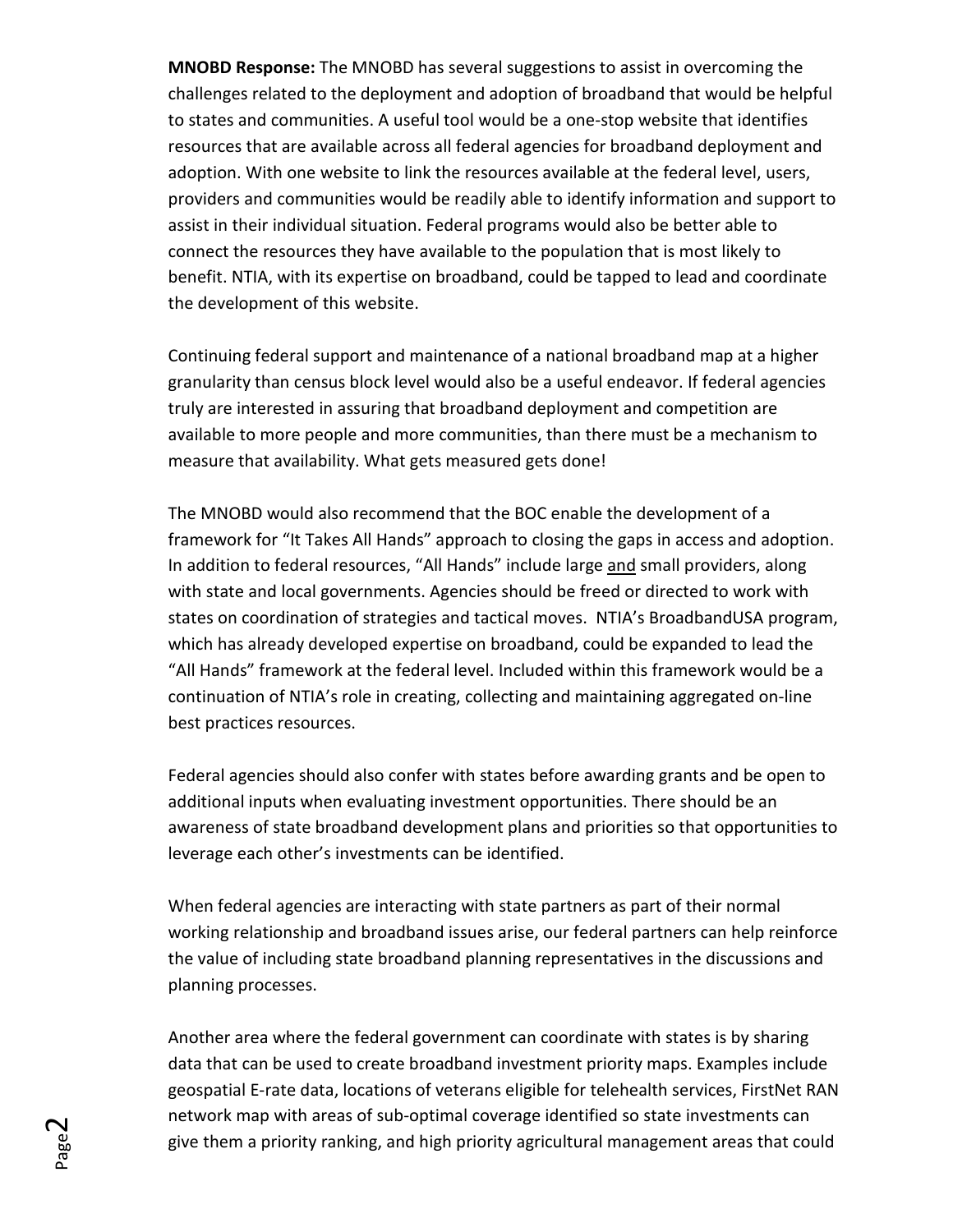benefit from connected Ag tech applications.

In addition to the above thoughts on best practices, the MNOBD also supports the following specific ideas for resources and actions that would be useful to communities and providers working to improve their broadband situation and demonstrate the federal agencies see broadband as a priority:

- The standardization of permitting forms, policies and standards across federal land management agencies.
- The creation of standard agreements between federal agencies to ensure interagency cooperation and coordination.
- The allocation of federal staff specifically for telecommunications permitting to minimize processing times.
- The development of standard processing times (less than one year) so providers can schedule construction projects in a timely manner.
- The easing of permitting requirements in previously disturbed areas such as dedicated corridors and roadways.
- The implementation of a tool that would allow broadband providers the opportunity to learn about, with appropriate lead times, and be able to install infrastructure during other construction projects.
- The designation of corridors to install backhaul fiber to existing communications sites.
- The establishment of an electronic application system that tracks the permitting process and have staff input requests for information and applicants allowed to supplement documentation to ensure applicants do not have to resubmit information.
- The designation of a state contact for each state to ensure consistency across field offices, forests, national parks.
- In coordination across federal agencies, and with significant input from state officials, have land management agencies designate broadband corridors that would connect communities, cell tower sites, government facilities and other areas of economic activity. These corridors should be included in planning documents (e.g. Resource Management Plans). State and federal agencies could assist broadband providers to help determine areas of need and proactively encourage them to install services in these broadband corridors through a simplified permitting process.
- Federal agencies could be provided with funding to connect government facilities and allow broadband providers the opportunity to bid on projects. These agencies could serve as anchor tenants, and additional conduit installed during projects that may be used to serve future needs. These agencies could also encourage colocation opportunities on communications sites (e.g. existing towers).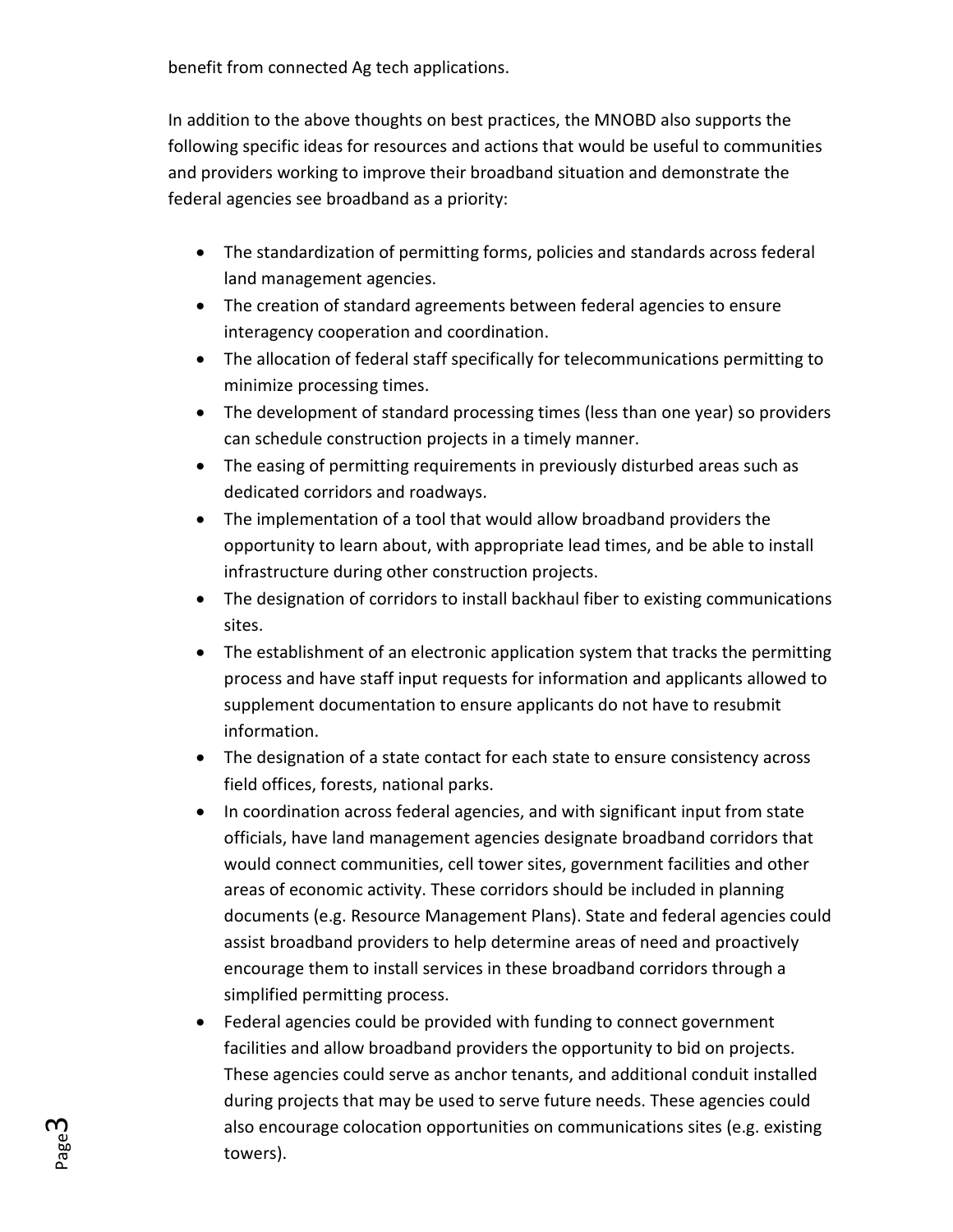- An inventory of federal assets accessible by providers or communities interested in improving their broadband services would also be a useful tool at the local level.
- 2. How can the federal government best promote the coordination and use of federally-funded broadband assets?

**MNOBD Response:** As federal funding for broadband assets are being determined, the timing can be synchronized with other available funding. Projects can be rewarded that cross sectors or agencies, support public-private partnerships and achieve multiple goals. One current example is the development of FirstNet where discussion should be explicitly supported at the federal and state levels of how FirstNet investments can be leveraged to promote commercial investment in broadband coverage for consumers, businesses, and institutions. Another example is to insure that federally funded bridges include in their design the capability to accommodate communications lines, whether by current interested providers or reserved for future use. A third example would be to leverage and continue the work that has been done by the Broadband Deployment on Federal Property Working Group.

The MNOBD would also suggest turning this question on its head and ask where can existing federally funded assets not traditionally thought of as broadband assets be leveraged to support broadband access and adoption. One example is that federallyfunded low-income housing should include broadband facilities with access to a lowincome service offering. This may mean that a review of potential assets that are located within some agencies may need to be done by an outside party that has the background to recognize potential broadband opportunities, because such expertise and perspective might not exist within all agencies.

3. What federal regulations and/or statutes could be modernized or adopted to promote broadband deployment and adoption?

**MNOBD Response:** If broadband deployment and adoption are high priorities, then the steps necessary to achieve it also need to be prioritized. For example, are Davis-Bacon wage requirements that generally apply to federally funded public projects set appropriately for the tasks associated with deploying last mile broadband in rural areas? (Our experience suggests this system needs to be improved in order to maximize return on investments and attract more interested private partners.) Can federal environmental and historical review processes be streamlined and the fee structure reviewed? Can USDA broadband finance programs be reviewed, or a pilot program established, to encourage the financing of start-up broadband providers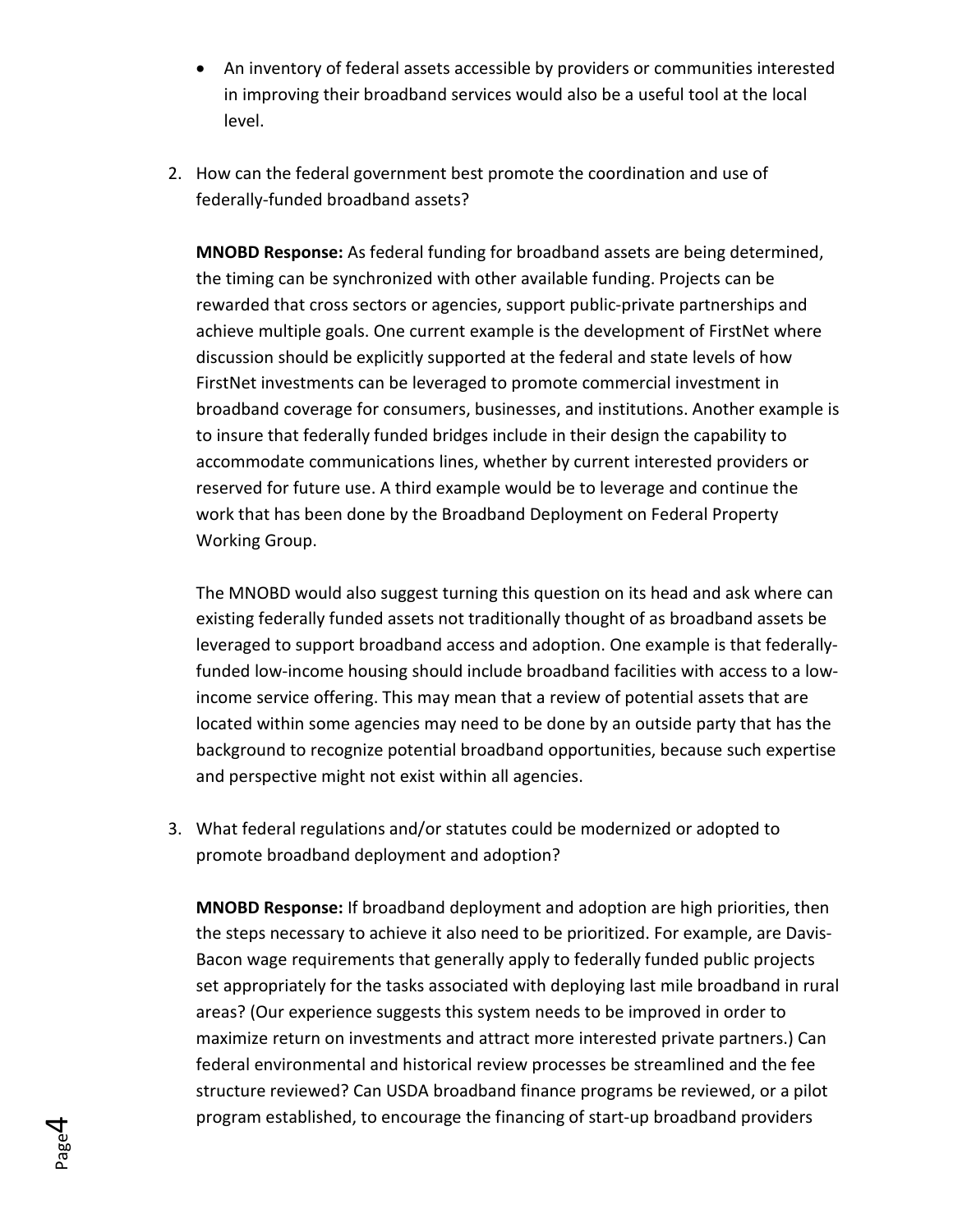especially those locally or cooperatively owned? Are there ways to coordinate construction activities to encourage "Dig Once"?

4. As the federal government transitions to delivering more services online, what should government do to provide information and training to those who have not adopted broadband? What should the federal government do to make reasonable accommodations to those without access to broadband?

**MNOBD Response:** One step would be for the federal government to fully support libraries as a primary service delivery end point; which includes support for the physical access to broadband as well as access to and training to use a device. There should also be adequate train-the-trainer support for federal processes that have migrated to online delivery, to supporting libraries' capacity-building efforts in raising digital literacy levels among users. The federal government could also compile and share best practices that have been used to address digital migration issues where the transition to delivering government services online (local, state or federal level) has been deemed successful.

- 5. How can the federal government best collaborate with stakeholders (state, local, and tribal governments, philanthropic entities, industry, trade associations, consumer organizations, etc.) to promote broadband adoption and deployment? **MNOBD Response:** The MNOBD has several recommendations in response to this question:
	- Federal programs promoting broadband adoption and deployment can offer financial incentives through a required match to gain collaboration from interested stakeholders. Re-introducing programs like BTOP, which included funding for sustainable broadband adoption efforts and broadband build-out would be one preferred mechanism.
	- Add a representative from one of the state broadband planning efforts/offices to the Broadband Deployment on Federal Property Working Group.
	- Similar to the federal goal of standard highway speed limits, condition funding on meeting specified broadband goals.
	- State representation should be added to the BOC. This would also enable a liaison between states and provide a mechanism for feedback.
	- Include states in an advisory role when federal investment decisions are being made for investment within a state's borders.
	- Build in an ability to give consideration for coordinating timelines with states that have dedicated resources to bring to the table.
	- Appropriate federal investments in defined categories should be reviewed for broadband development opportunities/potential prior to final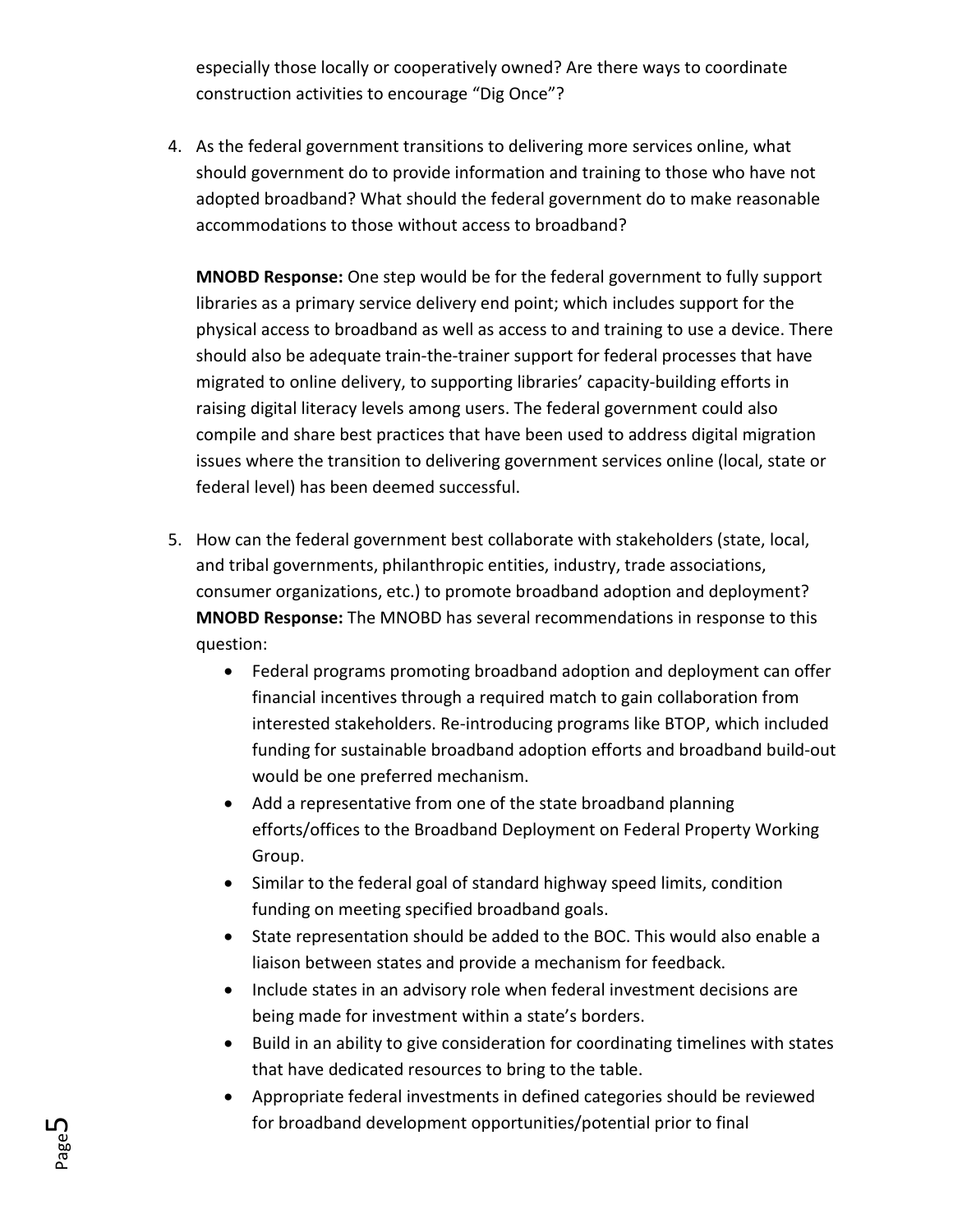authorization. This would also mean that broadband planning questions should be added at the front end of many/most federal investment projects.

- *B. Addressing Regulatory Barriers to Broadband Deployment, Competition, and Adoption*
	- *6.* What regulatory barriers exist within the agencies of the Executive Branch to the deployment of broadband infrastructure?

**MNOBD Response:** All federal agencies need to get on the same page that broadband is a priority and determine internally what can be done to aid in deployment and adoption. The comments provided in response to the notice from *providers* and *users* that have encountered barriers will be a good first step in each agency's internal determination.

The MNOBD also supports coordinating the work of various agencies, such as the Bureau of Land Management and U.S. Forest Service, allowing the Federal Highway Administration and the state departments of transportation the ability to permit telecommunications access on highways that cross federal land, minimizing permit fees and expediting timelines. Federal agencies should also offer broadband providers a streamlined process to install conduit and fiber into roadways since these areas are previously disturbed and have already undergone an environmental review process.

7. What federal programs should allow the use of funding for the deployment of broadband infrastructure or promotion of broadband adoption but do not do so now?

**MNOBD Response:** The MNOBD would specifically call out Housing as one underutilized area that could assist in both the issues of deployment and adoption. Each federal agency should be required to review all grant funding programs and provide a comprehensive list of those that could be used to fund broadband planning, deployment and/or adoption along with specific eligibility requirements and application deadlines. Once that list is established, it should be added to the one-stop website. A current example would be to include clear information about how resources from the Workforce Investment Opportunity Act can be used to achieve digital literacy goals.

8. What inconsistencies exist in federal interpretation and application of procedures, requirements, and policies by Executive Branch agencies related to broadband deployment and/or adoption? One example is the variance in broadband speed definitions.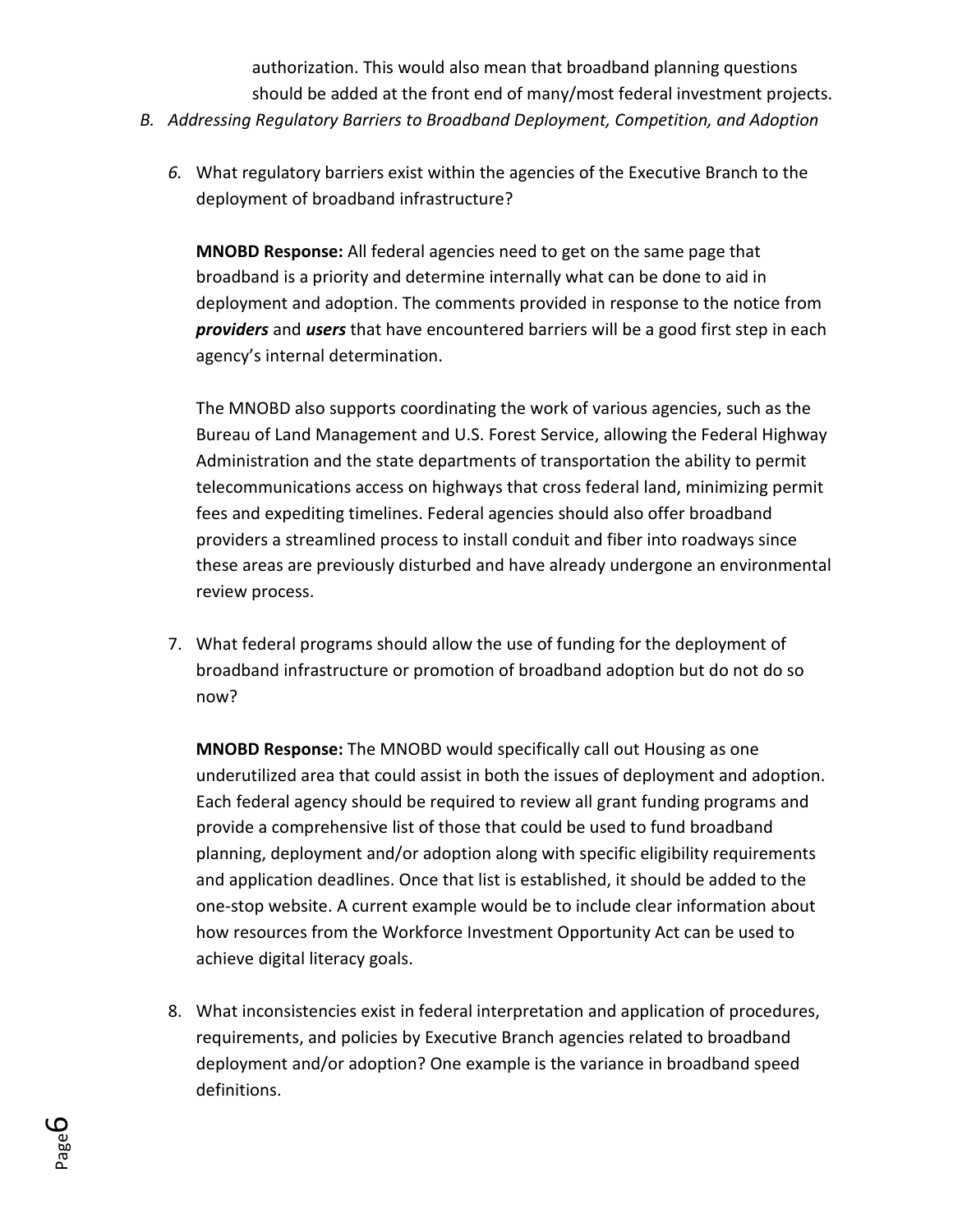**MNOBD Response:** Given this question points to the FCC, we will take this as an invitation to speak to FCC related items here.

First, our level of sophistication and use of the data provided by the National Broadband Map has outgrown census block level data collection efforts. To make informed investment decisions, information needs to be available at the address level.

Second, broadband speed definitions within and between agencies and programs should be aligned. Having different speed requirements for program eligibility (CAF, Community Connect), is confusing and results in communities being funded for service at differing speeds that may not meet future needs.

Third, the four universal service programs (high cost, E-rate, low income and rural healthcare) should also be better coordinated to achieve maximum efficiencies- both across how the programs are offered under the FCC's oversight and also across jurisdictions (federal, state and local). The FCC needs to overhaul the Lifeline program to include broadband, as it has indicated it will do at its June 18 meeting. The FCC also needs to continue, as expeditiously as possible, its CAF II implementation (high cost reform) including for rate-of-return carriers. Since these four programs have historically been one of the primary means for federal assistance for broadband deployment and adoption, they need to be modernized to meet current demand and to provide certainty for future investments.

And a fourth inconsistency we have experienced in Minnesota is a lack of consistent understanding within the USDA that broadband development in rural areas is very directly a valid economic development activity. Continued education of front-line agency staff on the importance of this issue would amplify the partnership opportunities with federal agencies.

11. Should the federal government promote the implementation of federally-funded broadband projects to coincide with other federally-funded infrastructure projects? For example, coordinating a broadband construction project funded by USDA with a road excavation funded by DOT?

**MNOBD Response:** Yes, coordinating projects where possible would result in the most efficient use of government funds. Project coordination also increases the need to continue a broadband mapping program so that there is one location where projects can be documented.

- *C. Promoting Public and Private Investment in Broadband*
	- 12. How can communities/regions incentivize service providers to offer broadband

Page  $\blacktriangleright$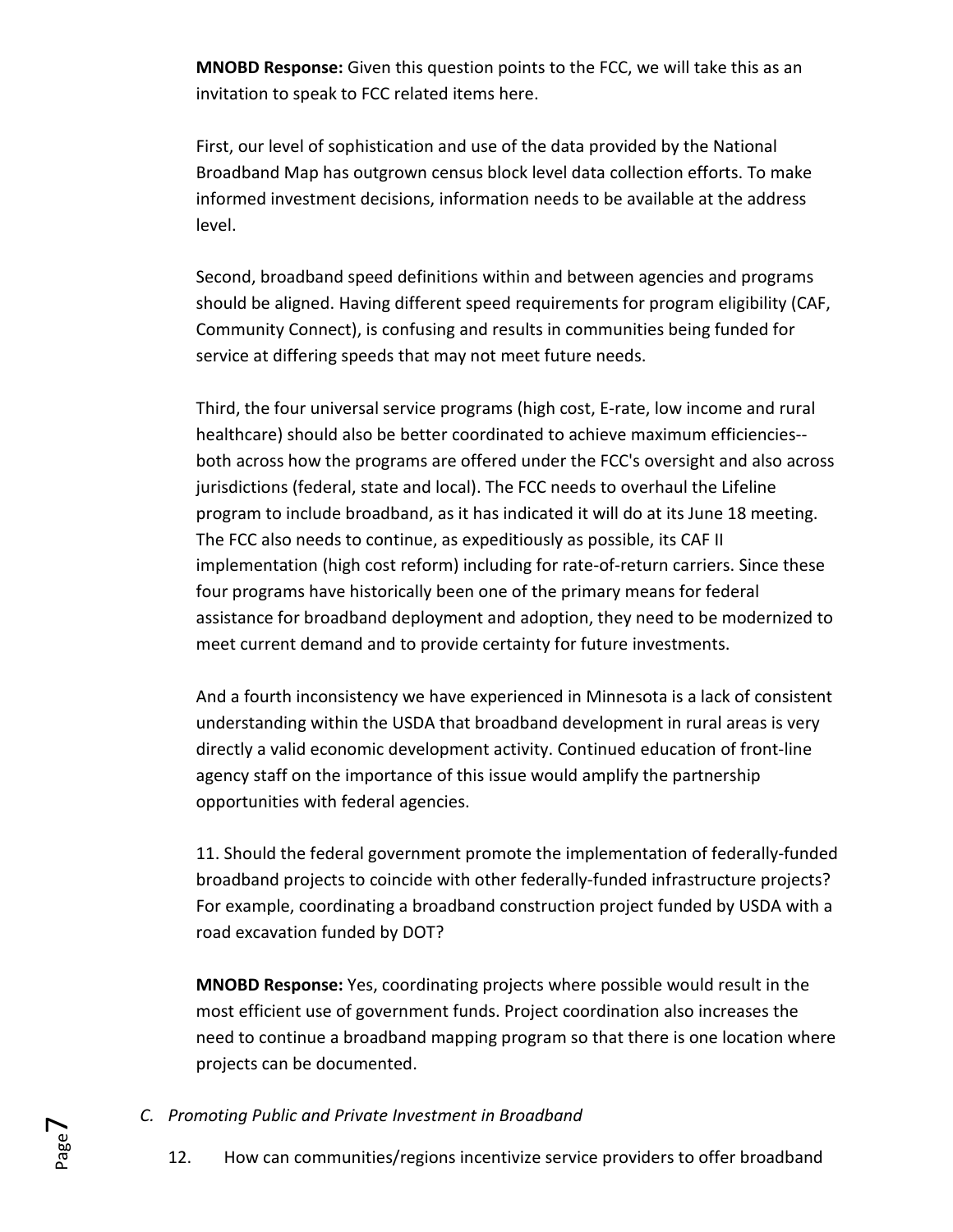services, either wired or wireless, in rural and remote areas? What can the federal government do to help encourage providers to serve rural areas?

**MNOBD Response:** From a financial perspective, we know that deployment in high cost areas cannot rely on market mechanisms alone. Communities, regions, states, and the federal government can adopt a shared burden model where the capex costs are spread among all of the partners to get into the most difficult to serve areas. The federal government can help encourage service to rural areas by being more thoughtful about how they purchase connectivity for their brick and mortar locations that are in rural areas like national park offices/campgrounds, DOTs, and others. Providing knowledge of asset inventories in high need areas, such as towers, ROW, trails, conduit, permitting fees, etc. would also be helpful. The federal government could also document and share best practices for successful development of public-private partnerships for the deployment of broadband infrastructure (building on the work begun by NTIA's BroadbandUSA whitepaper, "An Introduction to Effective Public-Private Partnerships for Broadband Investments"), establish funding for states, local communities and providers who are willing to work together and incentivize local communities to update planning documents and city ordinances to ensure conduit is placed in new developments.

## *D. Promoting Broadband Adoption*

16. What federal programs within the Executive Branch should allow the use of funding for broadband adoption, but do not do so now? **MNOBD Response:** As a first step, any agency or program that serves constituents online should fund and offer training and make computers available at appropriate walk-in sites. This could include veteran's services, early education, public housing, federally-funded minority service centers, and food shelves. This practice would assist in familiarizing clients with the online services and make them comfortable using it. As a second step, where cost effective, an agency or program could consider adoption assistance. (When the FCC reforms the Lifeline program, a separate adoption assistance program by agency may not be needed or could be supplemental to the Lifeline program.)

## *E. Issues Related to State, Local, and Tribal Governments*

18. What barriers exist at the state, local, and/or tribal level to broadband deployment and adoption? How can the federal government work with and incentivize state, local, and tribal governments to remove these barriers?

**MNOBD Response:** The primary barrier is financial resources—there are not enough resources to do the job in rural areas. The federal government should work in close coordination with the states to maximize each other's investments. It should be a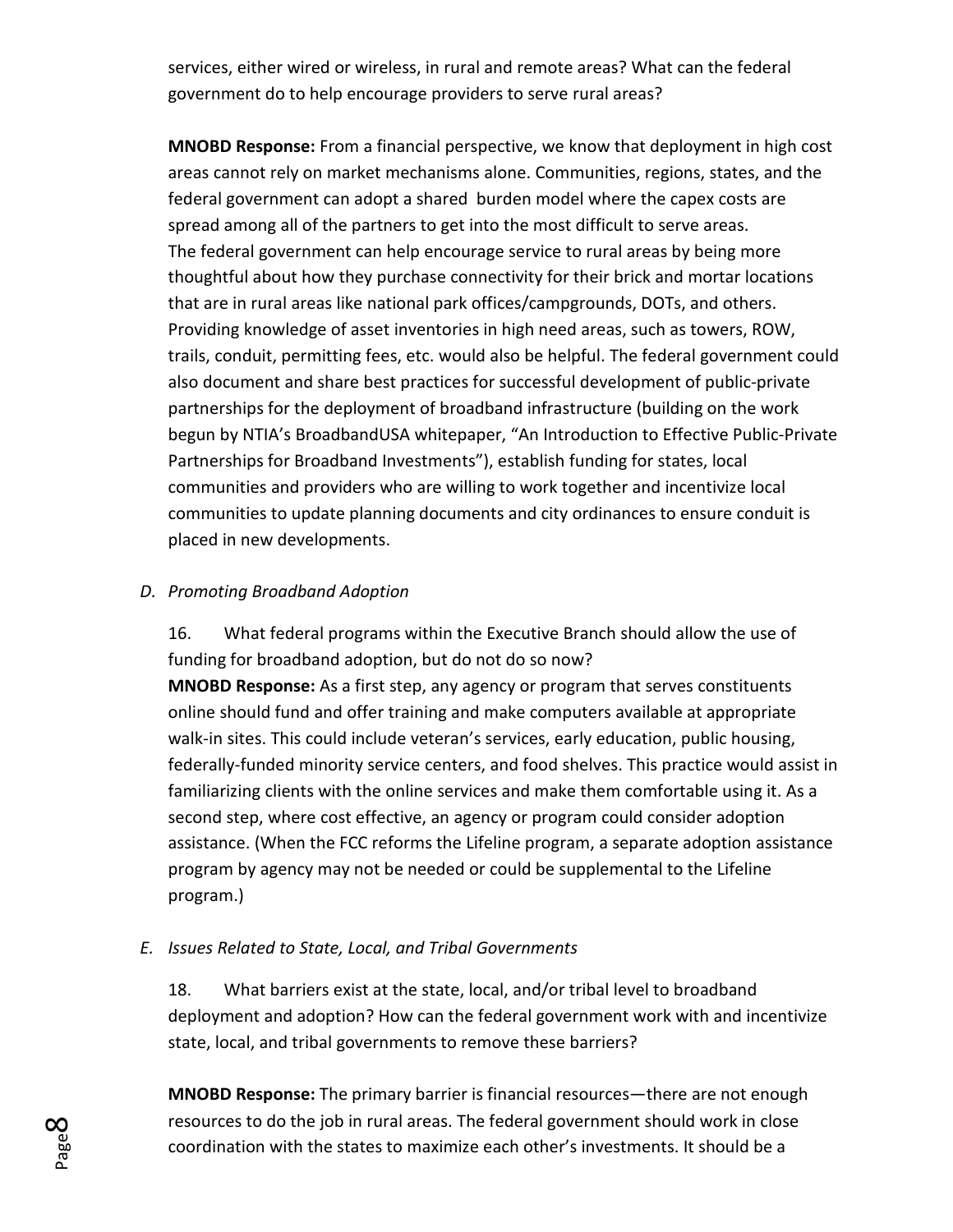priority rather than states having to request to be at the table. Local barriers also include educating elected officials as to various ways that they can be proactively a part of the solution for their communities.

Including information about successful state dig once strategies on a Broadband OneStop site, and promoting this information to state DOTs would be valuable steps for assisting states in maximizing their role in promoting broadband development. Promoting dialog at the state level between federal housing activities and state broadband planning functions would aid states in engaging another set of partners in addressing the broadband challenge.

Explicitly authorizing K-12 entities looking at e-rate support for building fiber lines to their schools and districts to engage with broader community broadband planning efforts.

19. What federal barriers do state, local, and tribal governments confront as they seek to promote broadband deployment and adoption in their communities?

**MNOBD Response:** Aside from financial barriers, the single largest barrier is a lack of coordination. Free federal agencies and programs to have the flexibility to coordinate with states on these activities, both with timelines and shared funding models.

20. What can the federal government do to make it easier for state, local, and tribal governments or organizations to access funding for broadband?

**MNOBD Response:** Having the various levels of government work together more closely and the establishment of a one-stop website would make it easier to access funding for broadband.

Maintain a function like the BroadbandUSA office, and its predecessor, which has successfully worked with states and provides a level of technical assistance in navigating federal resources based upon an individual state or community need.

21. How can the federal government support state, local, and tribal efforts to promote and/or invest in broadband networks and promote broadband adoption? For example, what type of capacity-building or technical assistance is needed?

**MNOBD Response:** Continue publishing information regarding successful public/private financing models that include state/local/federal and private resources would be helpful. Reauthorizing the BTOP/BIP programs to continue direct federal investment in broadband deployment and adoption programs would also demonstrate this as a priority.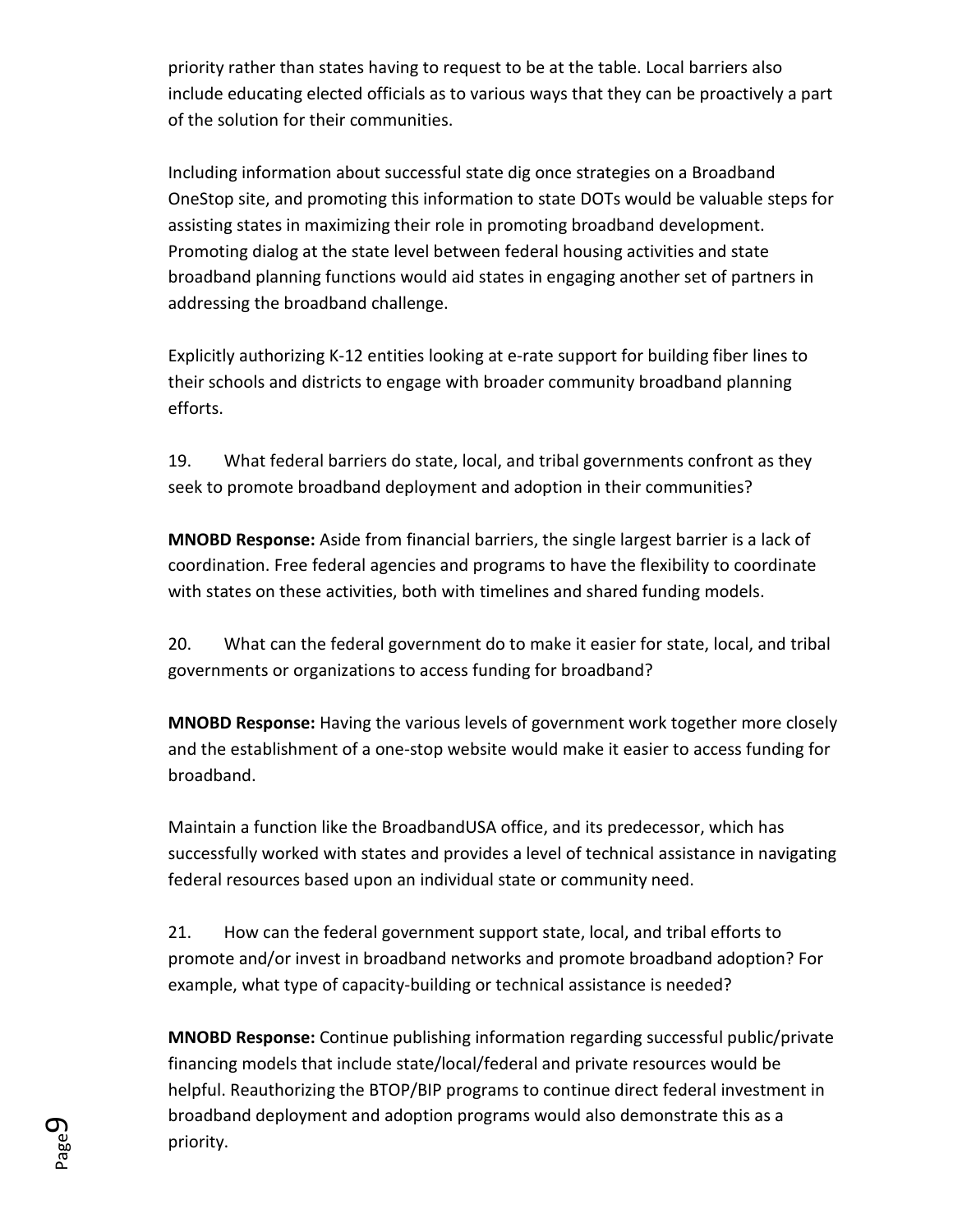# F. *Issues Related to Vulnerable Communities and Communities with Limited or No Broadband*

22. How can specific regulatory policies within the Executive Branch agencies be altered to remove or reduce barriers that prevent vulnerable populations from accessing and using broadband technologies? Vulnerable populations might include, but are not limited to, veterans, seniors, minorities, people with disabilities, at-risk youth, low-income individuals and families, and the unemployed?

**MNOBD Response:** Executive Branch agencies existing interaction with these vulnerable populations, who also often happen to be the least likely to have adopted broadband, should be used as an opportunity to encourage and assist in adoption. Computers could be distributed from NAID certified, computer recycling/refurbishing non-profits like PCs for People to distribute computers as a step towards bridging the digital divide. Partnering with job training, social service agencies, schools and broadband providers to offer training and low-cost connectivity would also assist with digital inclusion efforts. The experience of many of the groups active in Minnesota who work to provide broadband access and digital literacy training to those who fall on the other side of the digital divide shows that these populations are most likely to acquire access and training from a source they already have a positive relationship with, whether that is their church, their school, the WIC program, the community center they belong to, or the public library. So efforts should be flexible enough to adapt to a wide variety of local partners.

## *G. Issues Specific to Rural Areas*

24. What federal regulatory barriers can Executive Branch agencies alter to improve broadband access and adoption in rural areas?

## **MNOBD Response:**

As mentioned earlier, the experience of Minnesota providers has been that the Davis Bacon wage system seems to be flawed for rural areas. This system should be examined for opportunities to improve its effectiveness in rural areas.

Deployment in rural areas are more often subject to environmental and historical review requirements. These systems should be thoroughly examined for ways to streamline in areas where common sense suggests it is beneficial to all parties. Inconsistencies with rail crossing requirements and access to utility poles have been cited by numerous Minnesota providers as barriers to deployment in rural areas.

25. Would spurring competition to offer broadband service in rural areas expand availability and, if so, what specific actions could Executive Branch agencies take in furtherance of this goal?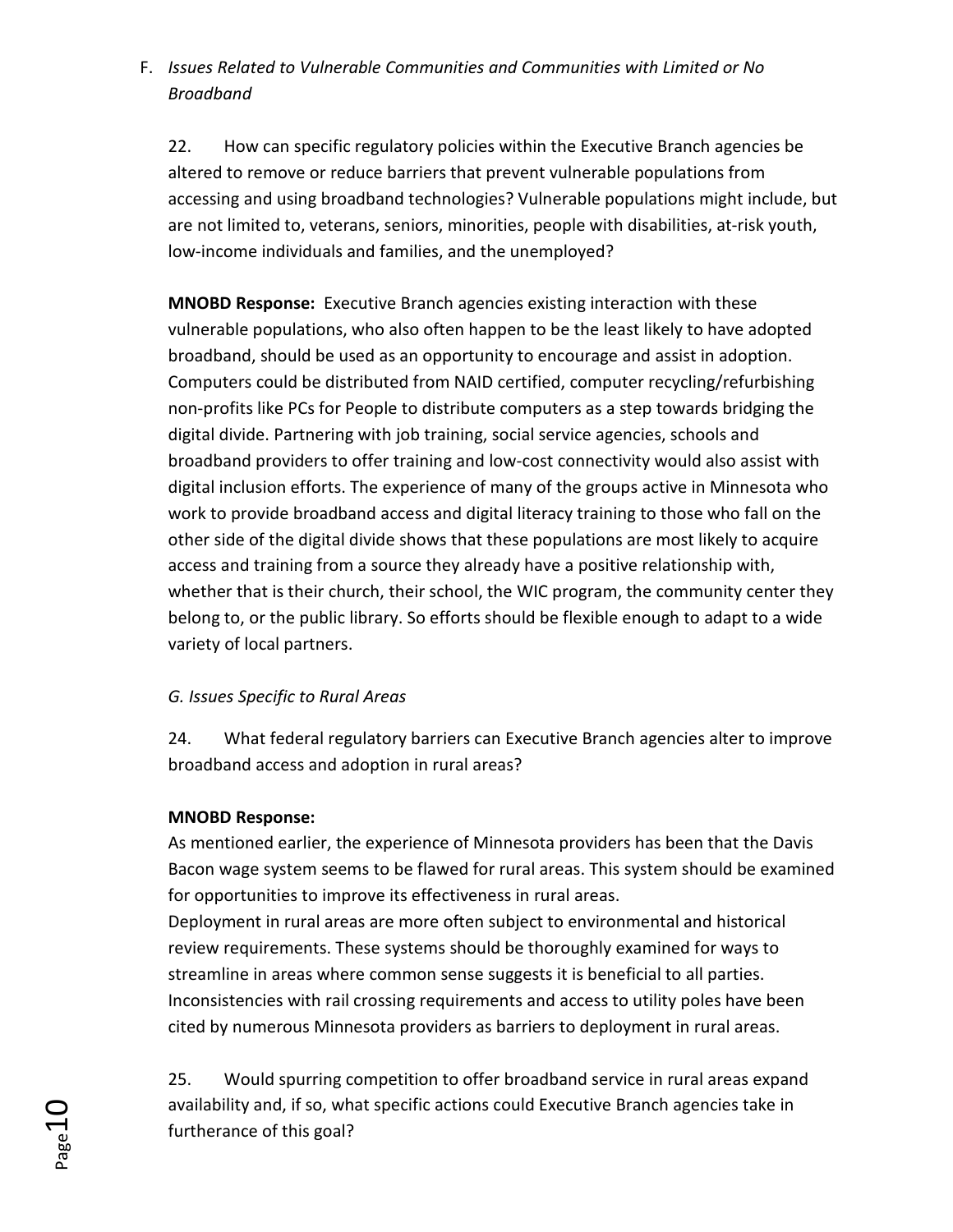**MNOBD Response:** Generally, when broadband is not available in an area it is because the business case cannot be made to cover the cost of deployment. Many rural areas would be happy if they had one option for fast, reliable, no-data caps broadband service. Actions should first focus on getting initial deployment of broadband service to an area before spurring competition is made a priority.

26. Because the predominant areas with limited or no broadband service tend to be rural, what specific provision should Executive Branch agencies consider to facilitate broadband deployment and adoption in such rural areas?

**MNOBD Response:** MNOBD would suggest that the USDA consider whether any of its traditional loan programs can be converted to grant/loan programs to assist a potential borrower to make the business case for broadband deployment. Alternatively, several states have initiated grant programs and a USDA loan program could be combined with state grant funding to incent a provider to offer broadband in unserved rural areas. USDA programs should also be reviewed to ensure that broadband is viewed as a business and economic development tool. Access to USDA programs by new types of broadband providers, such as locally owned or cooperative entities, should be encouraged.

### *H. Measuring Broadband Availability, Adoption, and Speeds*

27. What information about existing broadband services should the Executive Branch collect to inform decisions about broadband investment, deployment, and adoption? How often should this information be updated?

**MNOBD Response:** Under the SBI program, the NTIA was responsible for administering the state data collection on broadband deployment and creating a national broadband map. With the expiration of ARRA funding for that program, the FCC had planned to continue data collection on broadband availability through the Form 477s filed by providers, previously for telephone service but more recently expanded to also include broadband services. The MNOBD would suggest that given the need for solid, address level data on broadband availability (including availability at community anchor institutions) by communities, states and various federal programs, the FCC may not be the appropriate entity to be responsible for the collection of such data. The federal government should address, with state and local government input, the appropriate agency to oversee collection of broadband availability data to ensure that the data collected and information produced meets the vast majority of the needs for that information. Some states, including Minnesota, have continued a mapping program beyond SBI, but have encountered some issues with lack of participation by multi-state providers without federal backing of such data collection efforts.